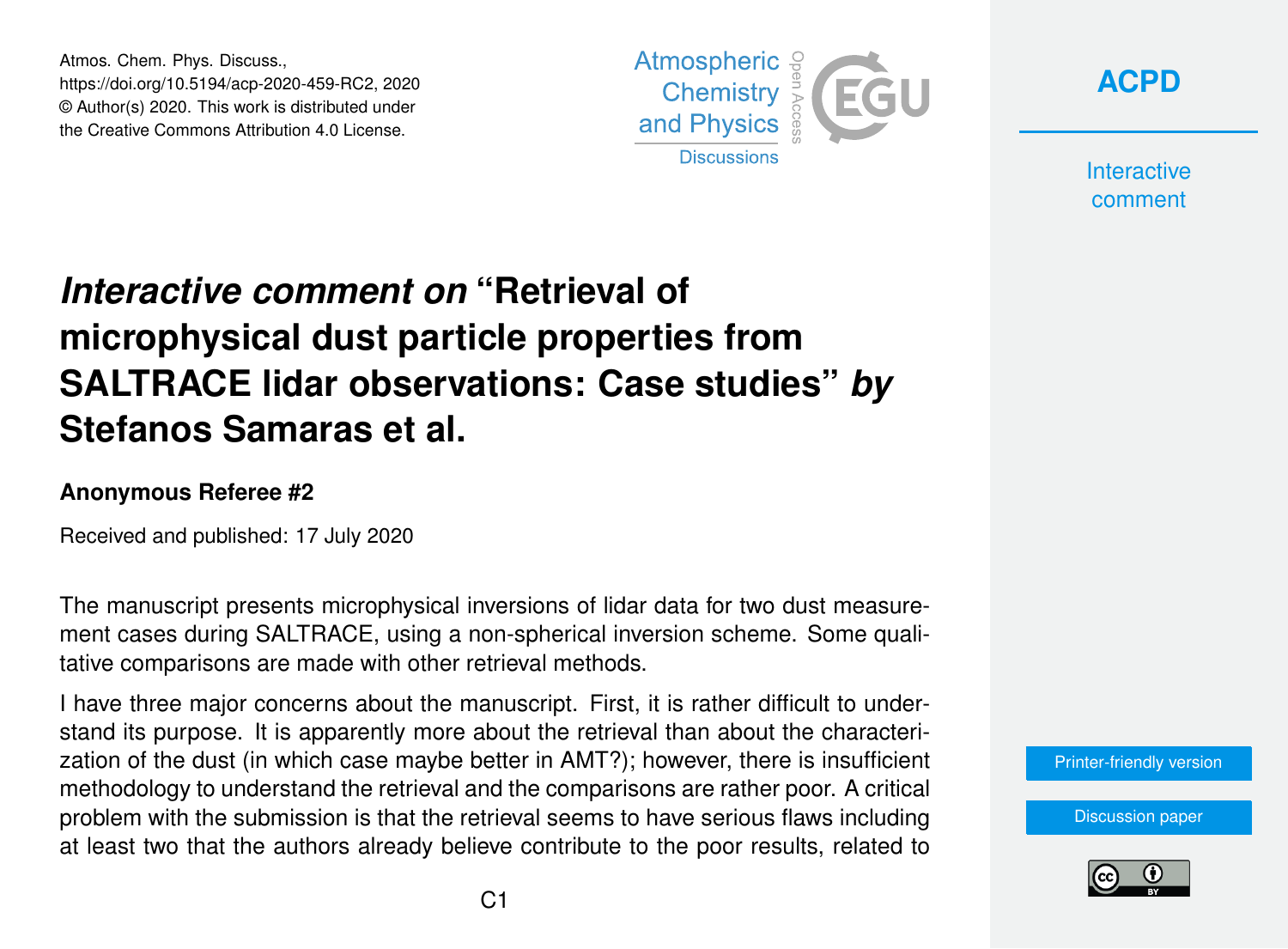the limitations in the LUT. I wonder if the severe underdeterminedness of the inversion is an even more fundamental problem with the retrieval, but I was unable to find a clear explanation of how the retrieval constrains the solution so I can't be sure. An exploration of this topic should also be undertaken. Finally, I am disappointed that the discussion of the results is not more candid. Quite significant differences in the comparisons are repeatedly dismissed as unimportant and described in vague but positive terms as "reasonable" or "qualitatively good", or more than once even "remarkable". Such lack of forthrightness does not serve science well. I encourage the authors to follow up on their findings about the shortcomings of the retrieval by trying to address them and improve the results, or, if that proves impossible, then learn why this retrieval approach is not working and write a thoughtful and candid report characterizing the issues and the lessons learned by the attempt.

Since I believe both the retrieval and manuscript need a significant overhaul before being resubmitted, I will pass over some details and focus mainly on more general points that might be helpful for a followup manuscript.

In the abstract (line 7) and elsewhere, since spheroidal particle databases have been used for dust microphysical retrievals for some time now, and since they do not use Mie theory, it would be better not to call this a new extension of Mie, but rather a new variation of a spheroidal particle retrieval with a different set of assumptions.

Repeatedly you refer to "the optical properties" (e.g. page 3, lines 6 and 9; page 10, line 24, and many other places). Please be more specific. What optical properties or measurements are you talking about?

In the abstract (line 16) and elsewhere, "qualitatively good agreement" is very vague and it's hard to actually agree that it is good, based on looking at your figures (e.g. Figs 7,11,13). Better to replace these vague statements with more precise description of the comparisons, whether good or poor, and then try to learn something from them. Even poor comparisons can be instructive and informative. Indeed you say on line 17 **[ACPD](https://www.atmos-chem-phys-discuss.net/)**

**Interactive** comment

[Printer-friendly version](https://www.atmos-chem-phys-discuss.net/acp-2020-459/acp-2020-459-RC2-print.pdf)

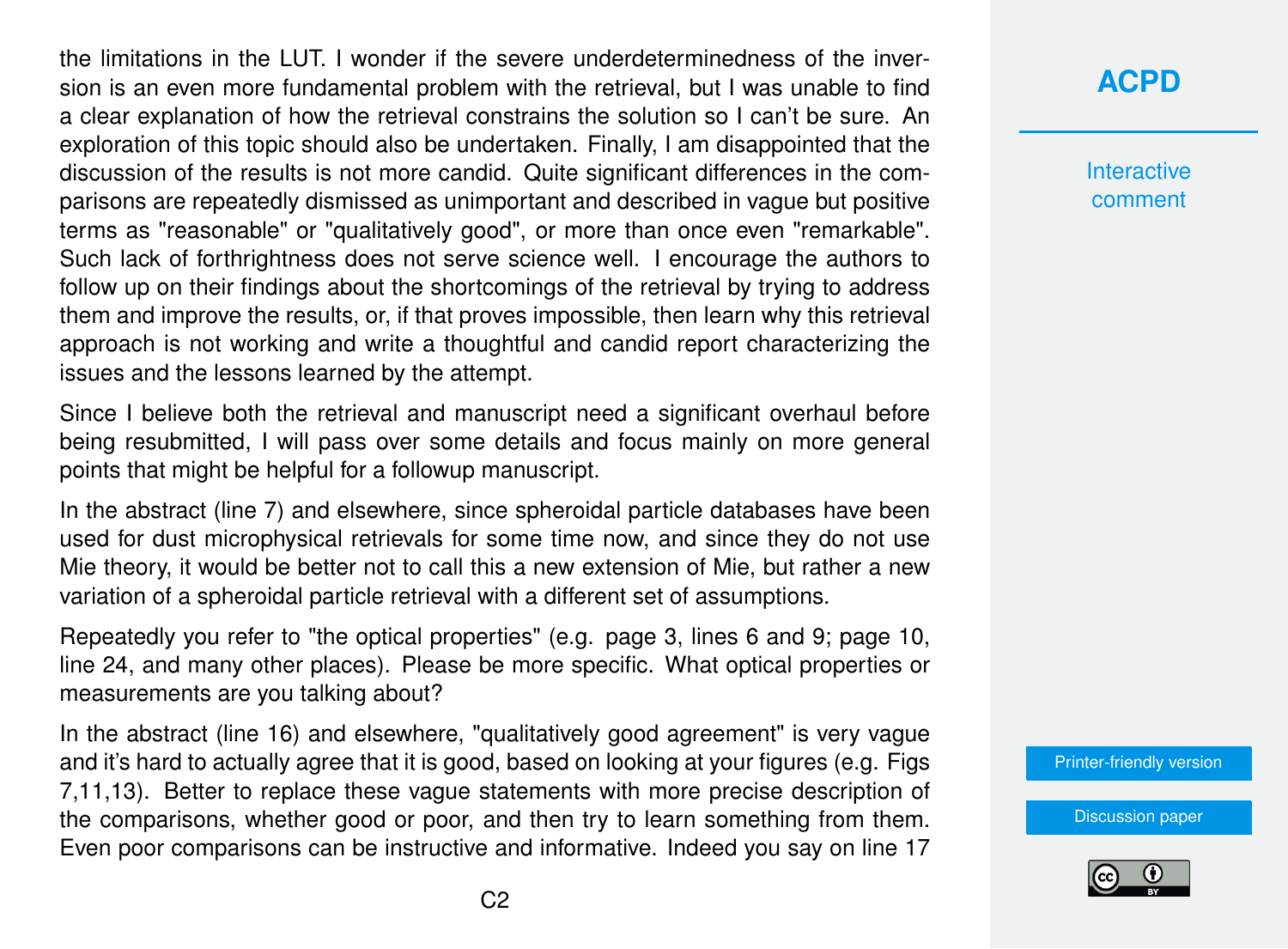that this is a "fruitful" exercise. Be specific: what are the fruits of the exercise?

In the introduction (line 2-3, page 4) you discuss that the motivation for the new inversion is to eliminate the assumption of a fixed relationship between the aspect ratio of spheroids and their size that is employed by Dubovik et al (2006). The usual reason for making simplifying assumptions for an underconstrained retrieval is to add information to the system to enable making a retrieval. Doing this explicitly allows for assessing and making a judgement about the appropriateness of the assumptions. Without any assumed relationship between the shape and size, your retrieval must now retrieve an enormous amount of additional information. Since you have actually produced answers, you must have some other constraints or assumptions, either explicit or hidden. I could not determine from your methodology section what those additional constraints are, which leaves me unable to make an opinion about whether they are justified or not, but feeling somewhat pessimistic.

In section 2, the methodology, you describe the LUT with it's limited resolution and range, whose limitations you later hypothesize contribute to the inability of the retrieval to reproduce the results of other methods. Can extensions of the LUT be calculated? If that is impractical for some reason, are there other tests you can do to characterize the sensitivities to these limitations? For instance, forward calculations to understand how much error in the calculated observables is generated by interpolation in the RI grid? Experimenting with leaving out 355 nm measurements to extend the range of the particle radius?

I find the explanation at lines 5-15 of page 9 to be not enough information about the methodology of the retrieval. You have described a severely underdetermined problem with many more unknowns than measurements, but have not explained what constraints are used to "counteract the ill-posedness" (quoting from line 6). The three jargon-rich phrases at lines 8-10 are not very informative and the statement that you chose the Pade method because of its "superior behavior" is too vague and uninformative.

#### **[ACPD](https://www.atmos-chem-phys-discuss.net/)**

**Interactive** comment

[Printer-friendly version](https://www.atmos-chem-phys-discuss.net/acp-2020-459/acp-2020-459-RC2-print.pdf)

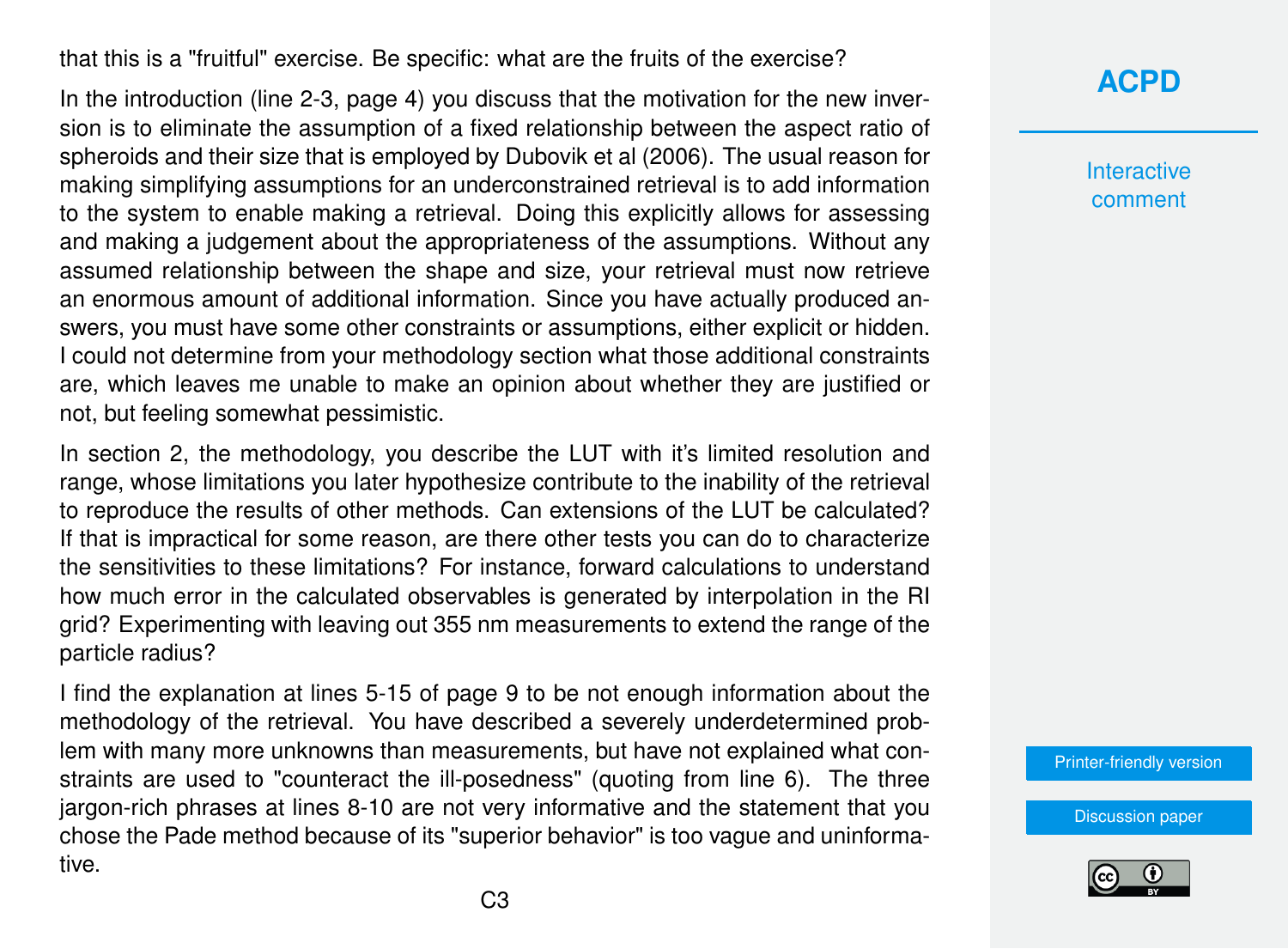This section also contains quite a long passage relating to the much more specific question of how to compare with AERONET, accompanied by a flowchart. The text description is somewhat hard to follow. The flowchart does not help me at all, partly because there is no clear indication how the different boxes are meant to relate to each other. Please give, in the text, the actual equations that explicitly describe the relationships between the quantities of interest and which you used in the comparison. This would be more direct and universally understandable. (Furthermore, the flow would be improved if the retrieval methodology came before the methodology relating to the much more specific question of how to compare with AERONET.)

In section 3, the microphysics results, P12 line 6 states that the variability in the results between different parts of the retrievals is low, followed by a pair of sentences giving a variety of different possible conclusions we could draw from this (1) there actually is a small amount of variability in the aerosol (2) the data are of high quality (3) the smoothing on the input data reduced the apparent variability compared to the true variability of the aerosol (4) the greater information content in the lidar measurements (8 lidar measurements at each level) somehow reduces the variability in the retrieved output. These strike me as all very different explanations. While they all may in fact be true simultaneously, there is very little support for any of them and no further attempt to distinguish between the hypothesis with other experiments (such as reducing the number of input channels, reducing the smoothing, relaxing the assumptions in the retrieval), etc., so I don't know what's being learned here. In general, hypothesis need some testing and support, whether from actual experiments or "thought experiments". Also, given that I could not find answers to my questions about the assumptions or constraints in the retrieval methodology (and given the poor agreement with other methods) I worry that another possible explanation for low variability in the output might be that the retrieval is over-constrained. Can you demonstrate that this is not a problem?

P13, line 8-11 calls out what is described as "a shortcoming of our approach". This should be addressed further by attempting to correct the approach, or if that is not

#### **[ACPD](https://www.atmos-chem-phys-discuss.net/)**

**Interactive** comment

[Printer-friendly version](https://www.atmos-chem-phys-discuss.net/acp-2020-459/acp-2020-459-RC2-print.pdf)

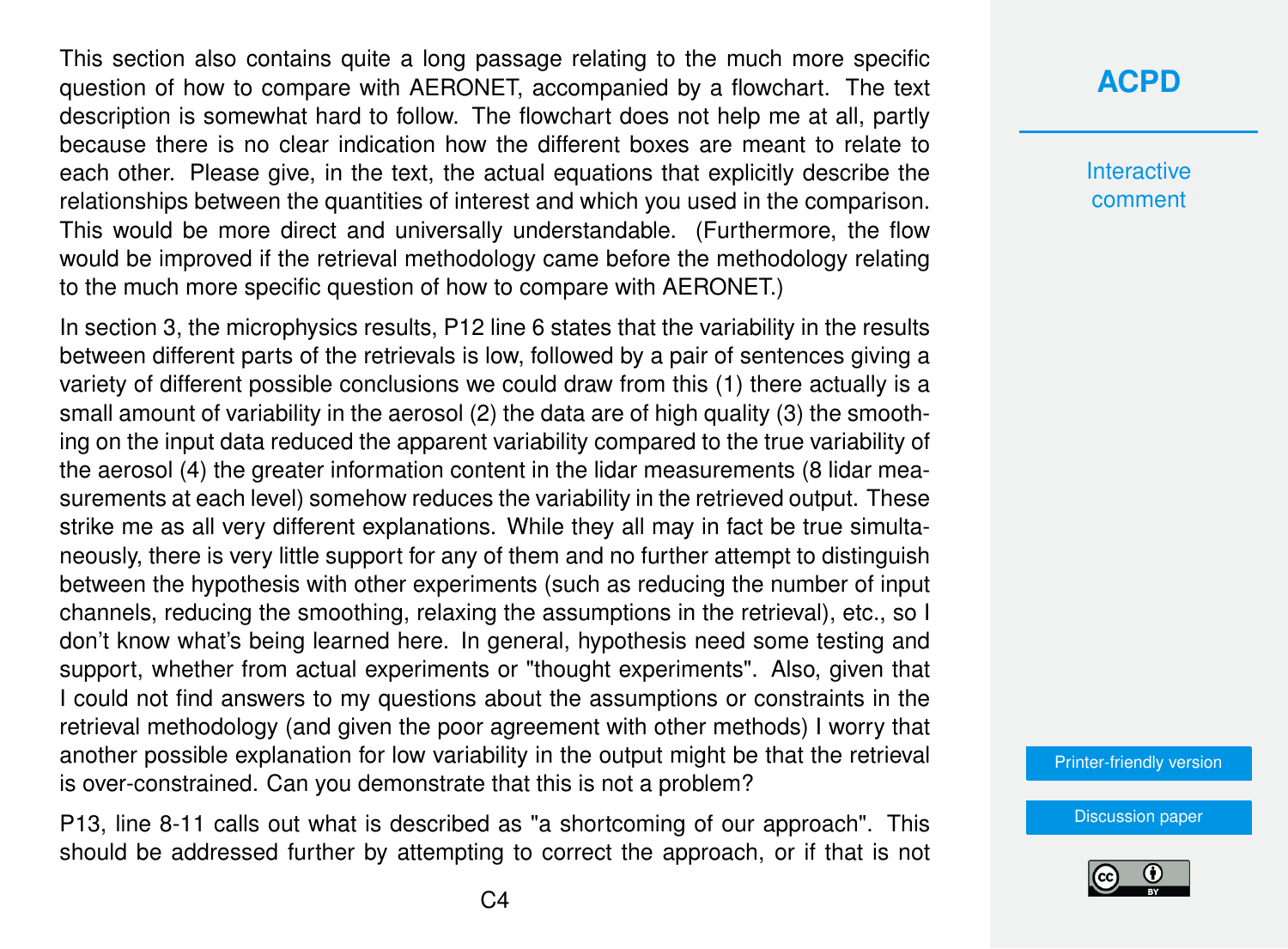possible, then design an experiment to quantify the sensitivity of the results to the resolution of the refractive index grid.

Similarly P13, line 30 indicates that the inversion has a size cutoff that appears to be significantly impacting the retrieval results such that it is unable to produce a good comparison with the other methods. This seems likely to me, but critical followup is missing. What kind of sensitivity study or other data is there to support your hypothesis that this is the primary reason for the differences? What assurance do you have that there are not other problems? And most importantly, if you already know what's wrong with the retrieval, probably it should be fixed before publication.

In section 3.1.3 discussing the comparisons, these comparisons are really rather poor, but they are described as "reasonable agreement" "remarkable" and "same qualitative behavior". These are all rather vague and even a bit misleading. What does "same qualitative behavior" mean? Do you mean to say the vertical profile shapes are correlated? If so, go ahead and check it out using a regression. Perhaps you will indeed find that even though the slope is far off the correlation is high. If so, you can make that conclusion and then try to figure out what it tells you about your retrieval (i.e. why would it produce the right shape but be biased so badly?) However, looking at it purely visually, I don't see the good correlation; except for the transition near 3 km, none of the peaks in the two profiles appear to be at the same altitudes, for instance. Next, you describe the fine mode difference as "only" 5.5 cubic microns per cubic cm. But this is not a small difference; as a fraction of the fine mode volume concentration it's enormous. Also, it's not a random difference averaging to to that value, it's a systematic difference across the whole profile, and with a distinct altitude dependence. In other words, there's really nothing to convince me that these two retrievals are describing the same thing. You discuss a possible explanation for differences in the coarse mode, but what could be the problem with the fine mode? If you have a hypothesis, state it and test it (or even better, use it to fix the problem). I have similar concerns about the comparisons in section 3.2.2.

## **[ACPD](https://www.atmos-chem-phys-discuss.net/)**

**Interactive** comment

[Printer-friendly version](https://www.atmos-chem-phys-discuss.net/acp-2020-459/acp-2020-459-RC2-print.pdf)

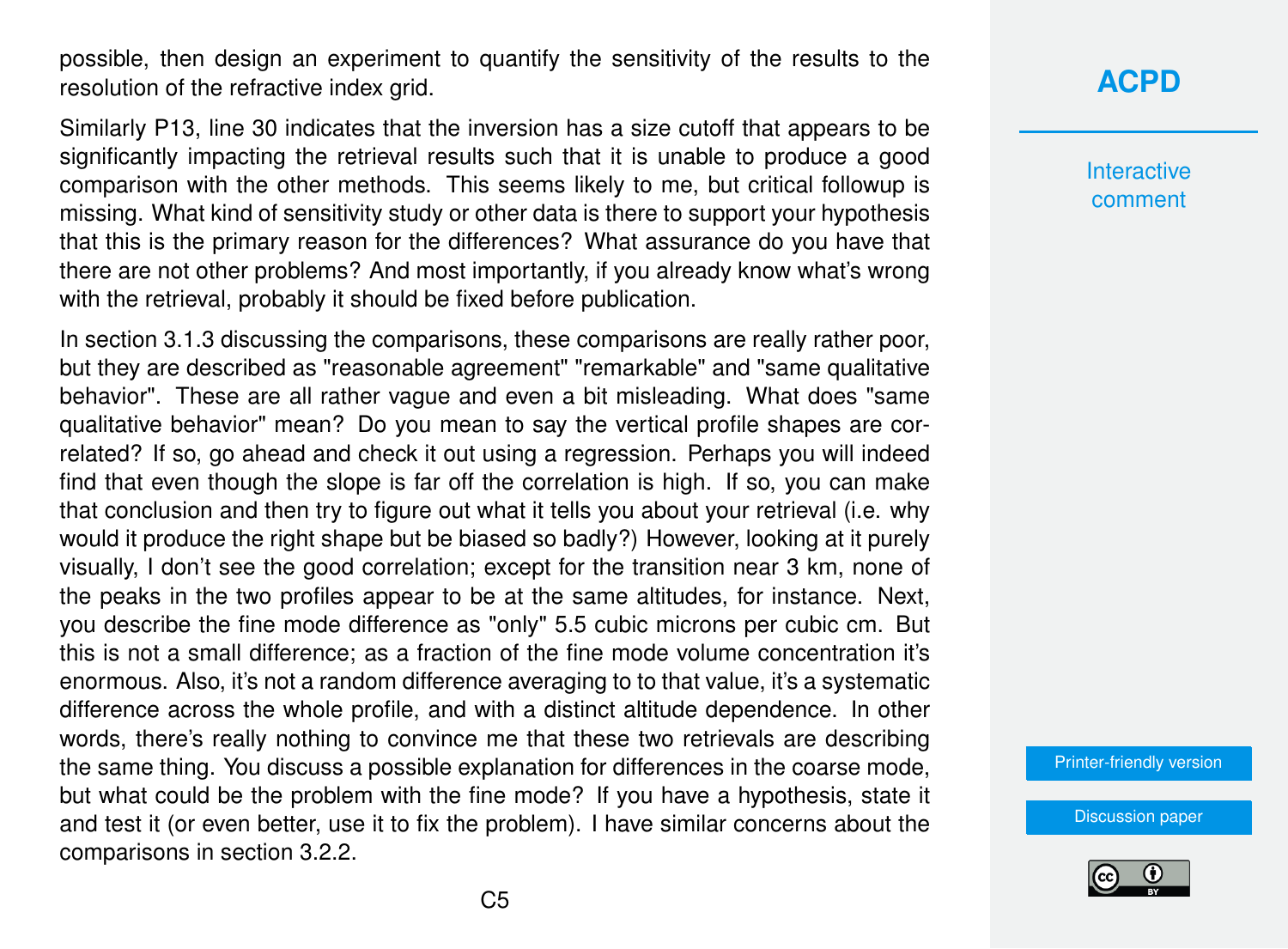In section 3.2.3 (comparisons with FALCON), there is again a statement (or perhaps implication) of an unsupported hypothesis that the differences after adjusting for the cutoff are primarily due to space and time differences between the measurements. But if that were so, wouldn't the POLIPHON results be equally impacted and therefore show poor agreement with the insitu measurements?

Figures 5 and 11 for the comparison with AERONET make it quite clear that the 2.2 micron cutoff is a severe handicap of the retrieval, a significant constraint which is not in line with reality. It should be straightforward to do a forward calculation to determine by what percentage of lidar backscatter and extinction are missing if the AERONET distribution were cut off at 2.2 microns; it seems likely that this will be far more than the discrepancy you have chosen to allow in the inversion.

In the text of section 3.3 the statement that the volume concentrations are "within the same order of magnitude" is mystifying to me. I agree that the calculations at lines 30- 31 (pg 15) as a way of estimating the column values from the profile are fine, but the statement refers to the figures, where two different quantities with different dimensions and units are shown. How can quantities with different dimensions be described as "within the same order of magnitude"? Better to show the converted quantities on the figures, with the AERONET dimensions of volume per volume times height, and in the same units, so they can be directly compared.

The final statement in the section about good agreement between the sun-photometer and POLIPHON is really very odd, since it completely leaves out the Sphinx retrieval that this manuscript is about. It appears again that the authors are very shy about describing less-than-desirable results of the comparisons.

One additional more specific point: On page 2, lines 3-14, even though it is properly put into quotation marks and attributed, I'm not sure it's appropriate to have a paragraphlong word-for-word quote from another source. Of course, that's an editorial decision, but in any case I think it would be better to extract from this quote your own view **[ACPD](https://www.atmos-chem-phys-discuss.net/)**

**Interactive** comment

[Printer-friendly version](https://www.atmos-chem-phys-discuss.net/acp-2020-459/acp-2020-459-RC2-print.pdf)